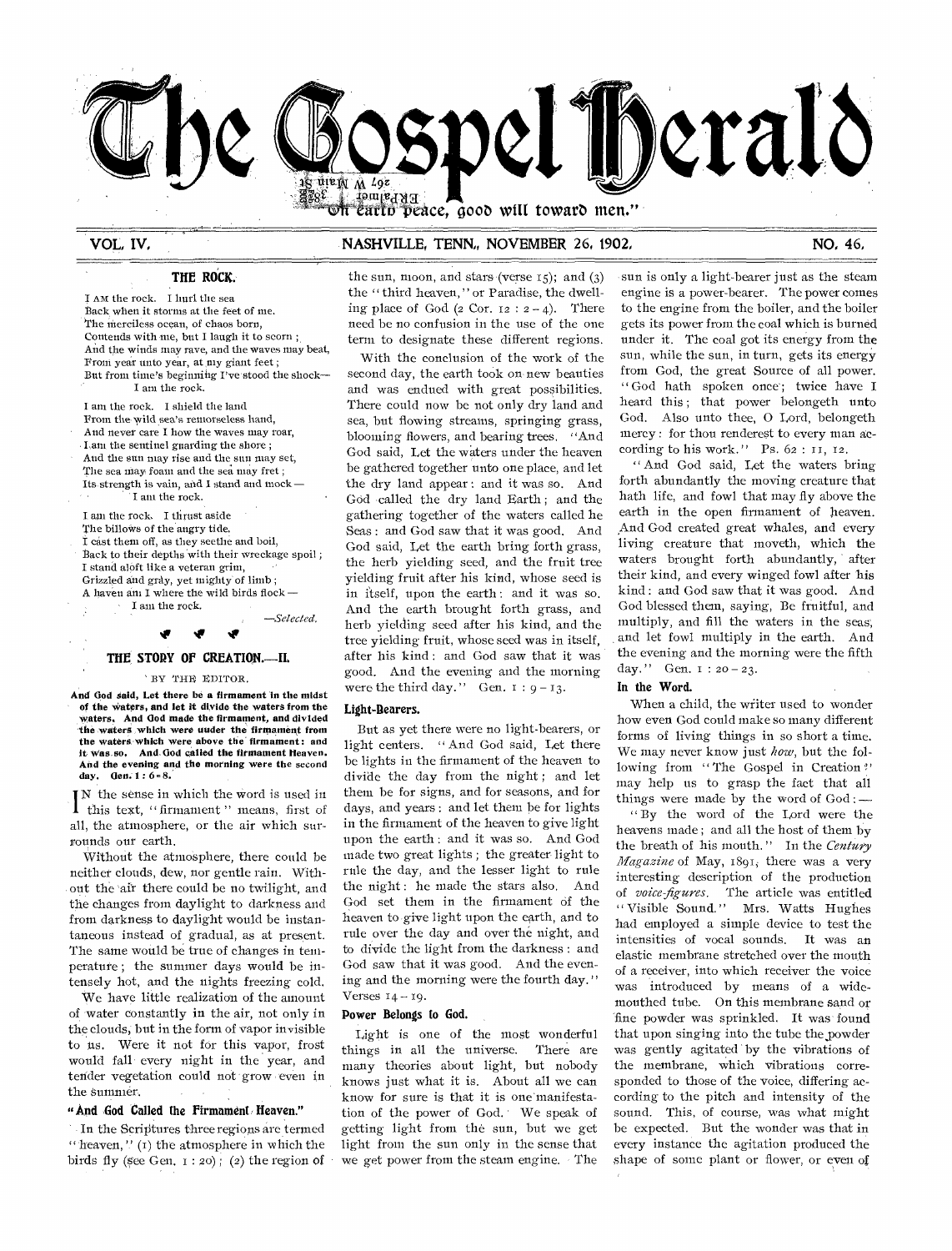some of the lower forms or animal life. Something similar to this may be seen when one breathes upon the window pane in frosty weather.

It was found that when the powder was dry, it would not retain the form after the vibrations of the voice ceased. So the expedient was adopted of slightly moistening it, when the various shapes could be retained and photographed.

This shows that the breath, as it comes from the lungs, has the shape of living things, and to the singer suggested a thought, which she thus expresses : **—** 

#### **Took Shape at God's Voice.**

" Closing now my brief sketch of these voice-figures, as I have observed them, I would add that my experiments have been made as a vocalist, using my own voice as the instrument of investigation ; and I must leave it for others more acquainted with natural science to adjust the accordance of these appearances with facts and laws already known. Yet, passing from one stage to another of these inquiries, question after question has presented itself to me, until I have continually felt myself standing before mystery, in great part hidden, although some glimpses seem revealed. And I must say, besides, that *as* day by day I have gone on singing into shape these peculiar forms, and, stepping out of doors, have seen their parallels living in the flowers, ferns, and trees around me ; and, again, as I have watched the little heaps in the formation of the floral figures gather themselves up, and then shoot out their petals, just as a flower springs from the swollen bud-the hope has come to me that these humble experiments may afford some, suggestions in regard to Nature's production of her own beautiful forms, and may thereby aid, in some slight degree, the revelation of yet another link in the great chain of the organized universe, that, we are told in Holy Writ, took *its* shape at the, voice of God."

#### **Help to Grasp the Pact.**

This is not given as an example of how the Lord spoke the earth into existence in the beginning, for we can not know how he did it, but it will serve to help us to grasp the fact. Man is made in the image of God, but he has no creative power. In his breath there can be only *the forms* of living things ; but in the breath of God there are not only the forms, but the very living things themselves ; for he is the living God, and with him is " the fountain of life." When he speaks, the word which names the thing contains the very thing itself. Whatever the word describes exists in living form in that word.

#### **A Pretty Lesson.**

The writer of the foregoing draws a very pretty lesson from the fact that " God spoke, and it *was."* As the Creator spoke the world and all things therein into existence, so he now speaks righteousness upon the believer ; and when God speaks righteousness, righteousness *is* just as literally and truly as the speaking light made light in the beginning. It is the same lesson in another form that we learned last week, namely, that the same power that made light in the beginning of the creation makes light to-day in the heart of the believer. The power that saves is the same that created all things ; therefore every redeemed soul can say with the poet : —

" I sing the mighty power of God, That made the mountains rise, That spread the flowing seas abroad, And built the lofty skies ;

- "I sing the wisdom that ordained The sun to rule the day ; The moon shines full at his command, And all the stars obey.
- " I sing the goodness of the Lord, That filled the earth with food ; He formed the creatures with his word, And then' pronounced them good.
- " Lord, how thy wonders are displayed Where'er I turn my eye ! If I survey the ground I tread, Or gaze upon the sky !
- "There's not a plant or flower below But makes thy glories known ; And clouds arise, and tempests blow, By order from thy throne.
- " Creatures that borrow life from thee Are subject to thy care ; There's not a place where we can flee But God is present there."

#### 1 w

#### **1SANCTIFICATION.**

BY M. C. WILCOX.

#### **What Says the Word ?**

 $T^2$ HERE are perhaps few subjects upon which there are more erroneous ideas than that of sanctification. With some it is a special grace, like that of meekness, or love, or mercy. With some it denotes a certain point, or place, or plane, in the Christian life that the earnest Christian sooner or later attains to, and which he must seek for and believe for as he did for justification and regeneration. With this class sanctification means a wholly instantaneous work. With others it is wholly a progressive work, reaching entirely through Christian experience. What is the teaching of the Word of God ? We will suggest a few thoughts which we believe will help the reader to an understanding of this subject, and which will encourage him in the Christian life.

#### **The Term Defined.**

What does the term sanctification mean ? The noun " sanctification " comes from the verb "sanctify." This word, according to Worcester's theological definition, means " to free from the power of sin ; to cleanse from corruption ; to make holy. " And this is a definition which is commonly received, and which has misled many. But the definition nearer correct is the following : " To ordain or set apart to sacred ends ; to consecrate; to hallow." And to illustrate this use of the word, Mr. Worcester quotes Gen. 2 : 3. The definitions of the original Hebrew and Greek words translated " *sanctify,* " according to Young, are " to separate, set apart." "To separate from that which is common," says another authority. The idea is to separate  $from$  former associations and to set apart *to* a special use. In a religious sense, therefore, sanctification means separation from sin and the world, and setting apart to God, to be wholly his. A recognition of the meaning of the word will help materially to an understanding of the subject.

#### **Has Two Phases.**

Sanctification also has, as has every othe relation between God and man, its human side and divine side. And these two phases must also be considered, in order to a proper understanding of the matter. What are they ?

I. The human side. Of course, so far as making himself holy is concerned, man can do nothing. He is utterly helpless, "without strength." Rom. 5: 6. He can do one thing only — choose God's will. He can yield himself to God. So far as his will is concerned, he can " separate " himself from the sin, from the world and its evil associations, from everything that is contrary to the will of God, and he can *set himself apart,* give, sanctify himself to God and his cause, to be wholly the Lord's. He does this in *will* and *purpose.* He *wills* to do *God's will.* See John 7: 17, Revised Version. He needs not years to do this work. It may be done at once. In fact, when it is done at all, it is the work of a moment. Sanctification, therefore, so far as the human side is concerned, is an instantaneous work. The individual renounces all for Christ, as our Lord said : " So likewise, whosoever he be of you that forsaketh not all that he hath, he can not be my disciple." Luke 14: 33. For "forsaketh " the Revised Version reads " renounceth. " See also verses 26, 27, and Matt. 10: 37.

This phase of sanctification involves the deliberate choice of God's way and complete surrender of self to the will of God, to do or to die, to labor or to suffer, just as pleases God. That the Lord helps the individual in this complete submission is true, but that we need not now discuss. Suffice to say, the choice as to whether he will or will not surrender to God, lies with man. God will not compel the choice ; it must be voluntary. Life and death are set before the soul, but the choice rests with the soul. Deut. 30: 19. And he who chooses God's will, who surrenders himself as an instrument of God, is a sanctified man. I Cor. 6 : II. He has separated himself so far as is in his power from the world and sin. He is set apart unto God. He is yet imperfect in character, he lacks wisdom in working, he makes mistakes, he may fail through the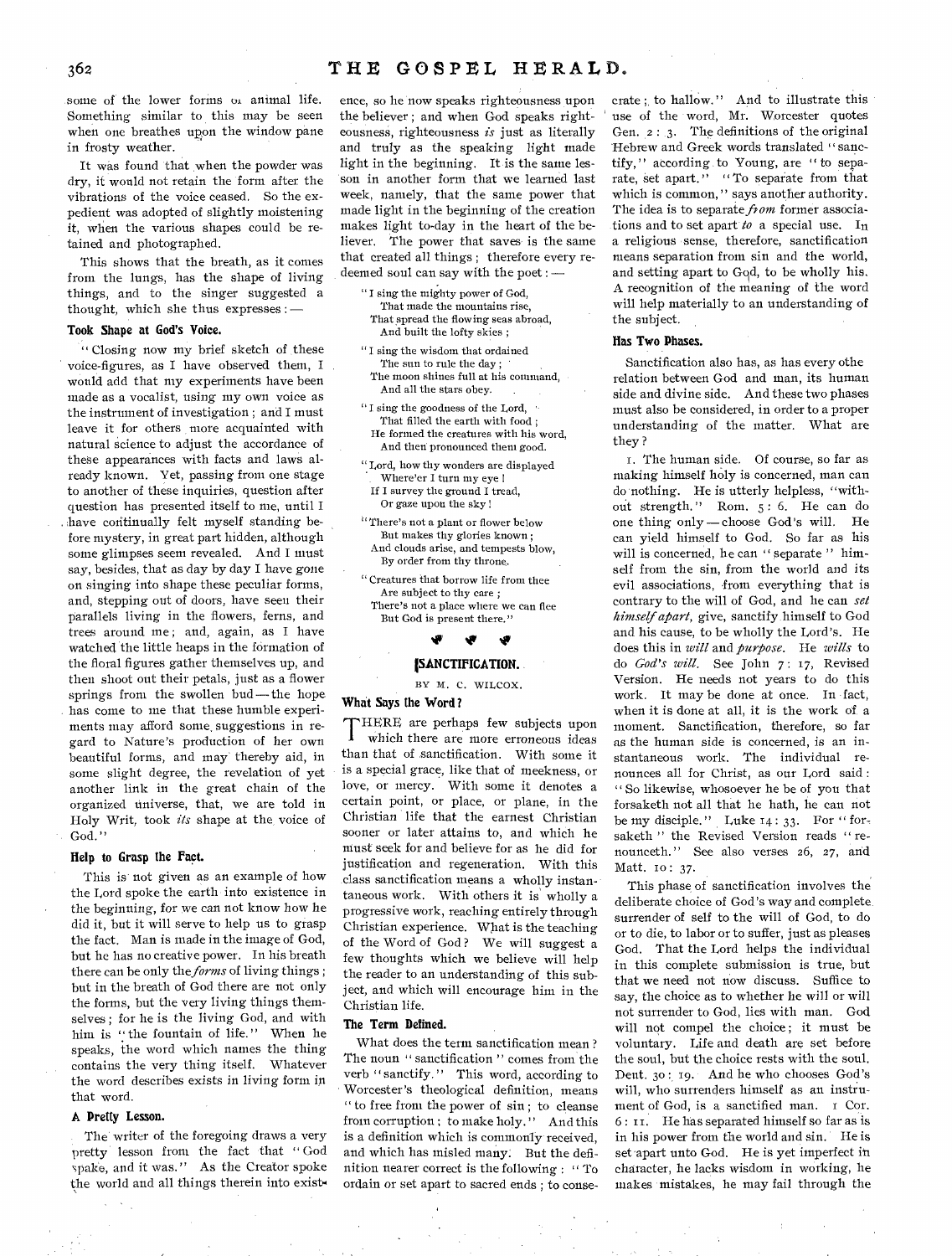infirmities of the flesh ; but he is, nevertheless, a sanctified man, or, as expressed in the Scriptures, a saint. He is holy unto the Lord, a child of God.

2. The divine side, of sanctification is a progressive work. When the individual by faith surrenders to God, his sins are forgiven,—he is justified, washed, regenerated, a new heart is given him, a new spirit, the Spirit of Christ, is put within him,— and the work of progression, sanctification, or character-building, begins. The instantaneous sanctification is ever so, a, living sacrifice bound by the cords of love to the altar of God ; the progressive is ever progressive till the probation of the individual ends, and both are of God ; for it was the Spirit of God that persuaded man to choose. Man yields his members as instruments of righteousness,unto God, and God develops in man a continually-growing character of righteousness and strength. God brings the members in harmony with the will of the man. The Spirit of God moulds every power and faculty of the body which the will of man yields, into harmony with God's will.

This sanctification is said to be by the. Spirit. 2 Thess. 2: 13. But the instrument which the Spirit uses for this purpose is the word, or truth, of God. Eph.  $5:26$ ; John 17 : 17 ; Eph. 6 : 77. Defects of character are revealed by a study of the Word of God; but that same Word presents the remedy in the blood of Christ. The defect is supplemented by the truth which is received into the heart. The spiritual man feeds on the Word of God (1 Peter 2: 2), and is built up thereby (Acts 20 : 32). And so the child and saint of God —justified (forgiven), regenerated (born again), sanctified (set apart to God)— goes forward, perfect in will, in purpose, in love for God, but growing in grace, in a knowledge of the truth, of the Incarnate Truth, and reflecting more and more, as the days go by, the excellences and virtues of Christ the Lord.

This view of sanctification is, we believe, in harmony with the Word of God. And every soul who has yielded himself to God, who loves God, who trusts the word of God, who relies wholly on the power of God, to whom he is set apart, may rejoice in the fact that he is a saint of God, sanctified to the Master's use and to the eternal reward ; and, realizing this, he will also be more watchful to walk worthy of the vocation wherewith he is called.

" THE time of prayer and meditation is that time when the soul draws nearest to God and is most conscious of his real presence. Meditation is not stagnation. It is frequently a time of earnest struggle. The deeps of the soul are often broken up. But the Spirit of God moves upon the face of the waters, calling into being new energies and new influences."

*tle \*IP* 

# **A THANKFUL HEART.**

NOT for the goodly herbs in stall, The fruited vine upon the wall, The fatted flocks safe in the fold, Or coffers rich in minted gold ; Not for the gifts of harvest wealth, Nor yet the dearer boon of health, But most I lift my thankful heart, Dear Lord, for what thou art !

The bounteous Hand that spread life's feast, And guards the weal of man and beast, The beauty of the stream and wood, In Nature's ever-varying mood, Blessing in basket and in store, For these thy goodness I adore ; Yet for thy Name, Ancient of Days, More would I give thee praise!

All my fresh springs in thee are found ; Thy might my weakness doth surround ; The Refuge. sure in whom I hide, My Father, Comforter, and Guide, In life my Fortress and my Trust, My Resurrection from the dust ! Gladness o'erflows my thankful heart, Dear Lord, for what thou art !

 $-Zitella$  Cocke.  $\sim$ 

Ŵ

ŵ

### **IMMORTALITY TO BE BESTOWED AT THE COMING OF CHRIST.**

 $W^{\text{HEN}}$  Christ comes the second time, as great a change will take place in his saints as in the earth itself. Their bodies will be restored to the condition of Eden beauty and perfection. We are but strangers and sojourners on this present evil world, and " our citizenship is in heaven; from whence also we wait for the Saviour, the Lord Jesus Christ ; who shall fashion anew the body of our humiliation, that it may be conformed to the body of his glory, according to the working whereby he is able even to subdue all things unto himself." Phil. 3: 20, 21.

For the Lord himself shall descend from heaven with a shout, with the voice •of the Archangel, and with the trump of God; and the dead in Christ shall rise first ; then we which are alive and remain shall be caught up together with them in the clouds, to meet the Lord in the air ; and so shall we ever be with the Lord.  $\tau$  Thess.  $4:16-18$ .

This also shows most convincingly that the coming of Christ is yet future ; for no such events have taken place as are here described. There will be no secrecy about Christ's second coming. No one need be deceived by any who come, saying, " I am Christ." "If they shall say unto you, Behold, he is in the desert, go not forth : behold, he is in the secret chambers, believe it not. For as the lightning cometh out of the east, and shineth even unto the west ; so shall also the coming of the Son of man be." Matt. 24 : 26, 27. When he came the first time, angels announced the glad tidings ; but when he comes the second time, he himself will proclaim it with a voice that will shake the earth, and open every grave. See John 5 : 28, 29.

Behold, I show you a mystery ; we shall not all sleep, but we shall all be changed, in a moment, in the twinkling of an eye, at the last trump ; for the trumpet shall sound, and the dead shall be raised incorruptible, and we shall be changed. For this corruptible must put on incorruption, and this mortal must put on immortality.  $\frac{1}{10}$  Cor.  $\frac{1}{5}$  :  $\frac{51 - 53}{5}$ . E. J. WAGGONER.

# **THE BIBLE.**

**T** HIS book tells us the mind of God (i Tim. 2: 4), the state of man (Eph. Tim. 2: 4), the state of man (Eph. 2 : 12), the way of salvation (John 14 : 6), the doom of sinners (Matt.  $25: 41$ ), and the happiness of believers. Matt. 13: 43. Its doctrines are holy (Heb. 12 : 14); its precepts are binding ; its histories are true (Rev. 21 : 5); and its decisions are immutable. Dan.  $2: 45$ . Read it to be wise  $(2)$ Tim.  $3: 15$ ) believe it to be safe (John 3: 15), and practise it to be holy. I Peter 2: 15.

It contains light to direct you (Ps. 119 : 105), food to support you (Matt. 4 : 4), , and comfort to cheer you. 2 Cor. I : 3.

It is the traveler's map, the pilgrim's staff (Ps. 23: 4), the pilot's compass, the soldier's sword (Eph. 6 : 17), and the Christian's charter. Here paradise is restored  $(Zech. 9: 10)$ , heaven opened, and the gates of hell disclosed.

Christ is its grand subject, our good its design, and the glory of God its end. It should fill the memory, rule the heart, and guide the feet. Read it slowly, frequently, prayerfully. It is a mine of wealth, a paradise of glory, and a river of pleasure. It is given you in life, will be open at the judgment, and be remembered forever. It involves the highest responsibility, rewards the greatest labor, and condemns all who trifle with its holy contents.

W. H. ARMSTRONG.

# **ef7 kill =47**

#### **THE RESURRECTION OF THE DEAD.**

[From " What Think Ye ? "]

GGIF a man die, shall he live again.? " 1 Death is our inheritance, through the birth of the flesh, as a result of the first

man's yielding to sin. By one man sin entered into the world, and death by sin ; and so death passed upon all men, for that all have sinned. Rom. 5 : 12.

Since by man came death, by man came also the resurrection of the dead. For as in Adam all die, even so in Christ shall all be made alive.  $I$  Cor. 15 : 2I, 22.

Christ's resurrection from the dead is the seal to the promise of eternal life.

Because I live, ye shall live also. John 14 : 19.

As Lazarus came forth from the grave in obedience to the call of Christ, so all those who have died will hear his voice, and will arise from their dusty beds of slumber, both the wicked and the just.

Marvel not at this; for the hour is coming, in the which all that are in the graves shall hear his voice, and shall come forth ; they that have done good, unto the resurrection of life ; and they that have done evil, unto the resurrection of damnation: John 5 : 28, 29.

" If a man die, shall he live again?" Job has answered this question.

I know that my Redeemer liveth, and that he shall stand at the latter day upon the earth : and though after my skin worms destroy this- body, yet in my flesh shall I see God. Job 19 : 25, 26.<br>په په په

" I AM the resurrection and the life."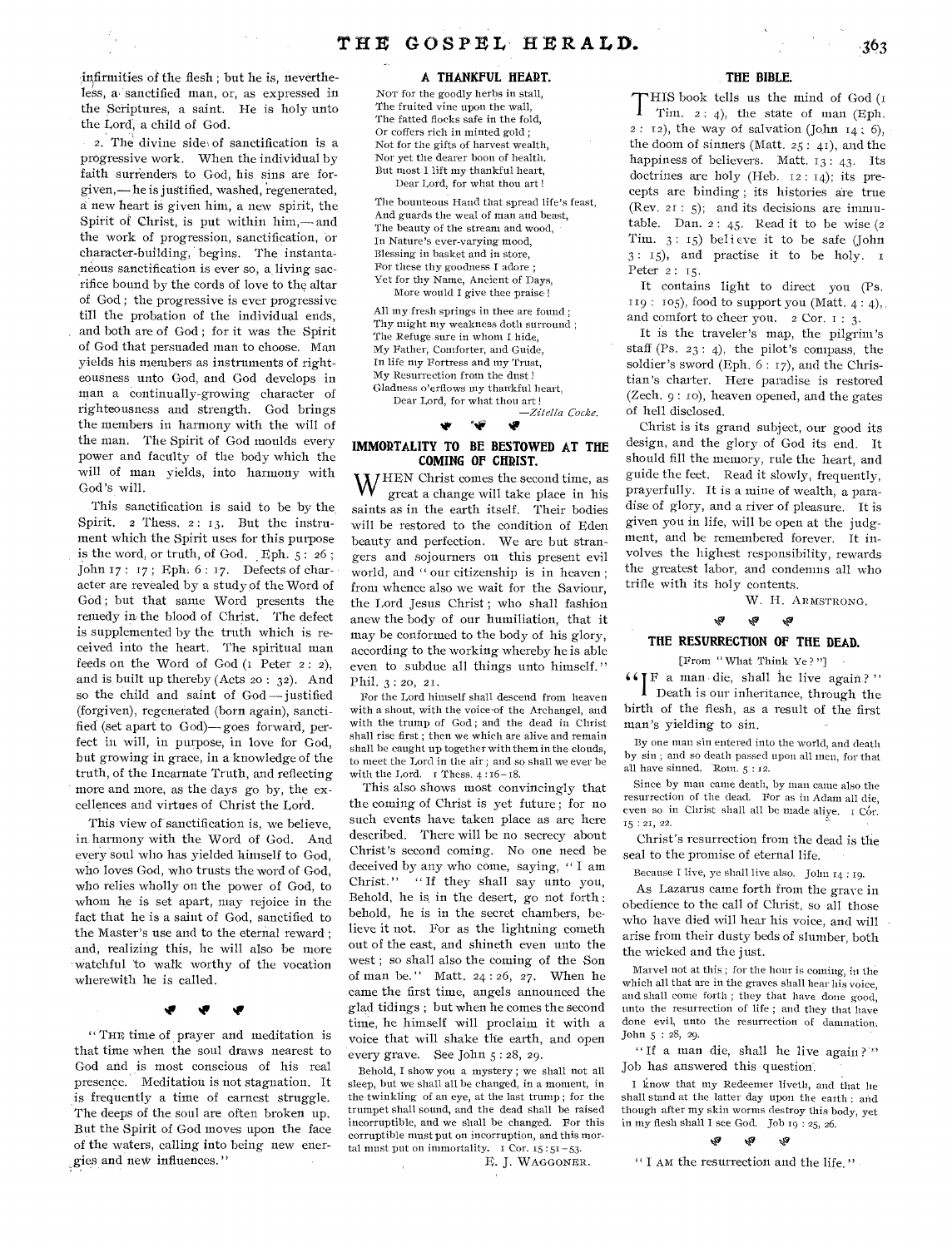

EDITOR - - - - C. P. BOLLMAN.

NASHVILLE, TENN., NOVEMBER 26, 1902.

#### **JUSTIFIED BY FAITH.**

#### **Faith Defined.**

FAITH is not a mysterious something beyond the grasp of human understanding ; it is " *the assurance of things hoped for, the proving of things not seen.*" Heb. 11:1, R. V.

#### **Assurance and Proving.**

Assurance is confidence ; a settled conviction of the truth of that which is believed, so that the mind is at rest upon that subject.

Proving is compliance with the divine conditions, so that God has an opportunity to fulfil his promises. This is made plain in Mal.  $3:10:$  "Bring ye all the tithes into the storehouse, that there may be meat in mine house, *and prove me now herewith,*  **saith** the Lord of hosts, if I will not open you the windows of heaven, and pour you out a blessing, that there shall not be room enough to receive it."

#### **Christian Experience.**

Christian experience begins with belief ; it continues and grows by faith,—belief, and obedience,— for it is by *doing* that we prove God. It was by making an effort to stretch forth his hand that the poor man with the helpless member gave the Saviour the opportunity to exert his healing power. Had he said, " It is useless to try ; I can not stretch forth my hand," he never would have been healed.

#### **Unbelief Separates from God.**

Unbelief separates from God the soul that cherishes it. It brought sin into the garden of Eden, and has kept it in the world ever since. Where unbelief is, there can be only evil; for " whatsoever is not of faith is sin." Rom. 14 : 23.

#### **Faith Unites to God.**

As faith is made up of confidence and obedience — belief, and proving, or doing it unites the soul to God. It brings into harmony with God that which was before out of harmony with him. It is for this reason that faith justifies, or shows to be just. God is right, or just, and whatever or whoever is in perfect harmony with God, can not be anything but right or just. Therefore God is just when he imputes to the believer in Jesus his own righteousness and declares him (the believer) just. It is seen, therefore, that justification by faith, instead of being an arbitrary, unreasonable thing, is the most reasonable thing in the whole range of human knowledge.

#### gg gr

" FAITH without works is dead."

man can be free to do as he pleases, and that is to please to do right ; to govern PUBLISHING ASSOCIATION. To do this is to "know the truth," and to SOUTHERN PUBLISHING ASSOCIATION. To do this is to "know the truth," and to To do this is to " know the truth," and to be made free by the truth. John 8: 32. Not to do this is to be subject to the worst form of bondage; for "whosoever commit-纂

teth sin is the servant of sin." Verse 3.4 "Know ye not, that to whom ye yield yourselves servants to obey, his servants ye are to whom ye obey ; whether of sin unto death, or of obedience unto righteousness ? " Rom. 6 : 16. *But the truth can be known and obeyed only as God is known and loved,* 

# **THE KINGDOM OF CHRIST.**

#### **Formed to be Inhabited.**

WHEN God created this earth and placed man in it, it was in pursuance of his divine purpose to fill it with free moral agents, loyal to their Creator :

For thus saith the Lord that created the heavens ; God himself that formed the earth and made it ; he hath established it,'he created it not in vain, he formed it to be inhabited : I am the Lord ; and there is none else. Isa. 45 :18.

#### **Hyman Probation.**

The divine plan necessarily involved human probation ; and so, when God had created the world and fitted it for human habitation, he created man also and gave him dominion over the earth. The inspired record is : —

And God said, Let us make man in our image, after our likeness ; and let them have dominion over the fish of the sea, and over the fowl of the air, and over the cattle, and over all the earth and over every creeping thing that creepeth upon the earth. So God created man in his own image, in the *image*  of God created he him ; male and female created he them, And God blessed them, and God said unto them, Be fruitful, and multiply, and replenish the earth, and subdue it ; and have dominion over the fish of the sea, and over the fowl of the air, and over every living thing that moveth upon the earth. Gen. I : 26 - 28.

#### **A State of the Universe.**

This dominion was, of course, to be exercised subject to the will of God ; the earth was, so to speak, to be simply one of the States of the Universe. But Adam lost his dominion by sin, and this not in the sense that it reverted to God, from whom he received it, but by his own act man exchanged the service of God for the service of Satan, and both himself and his dominion passed to the arch-enemy, by whom he had been overthrown. " For of whom a man is overcome, of the same *is* he brought in bondage " (2 Peter  $2:19$ ), says the inspired Word ; and again : " Know ye not, that to whom ye yield yourselves servants to obey, his servants ye are to whom ye obey ? " Rom. 6 : 16. Adam had abdicated his dominion in favor of Satan, who is, by our Lord himself, three times called "the prince of this world." See John 112 : 31 ; 14 : 30 ; 16 : 11.

#### The Case Illustrated.

When man sinned, and so became the servant of Satan, it was as though Governor Doyle, having received from President McKinley commission as chief executive of

Hawaii, had, by yielding obedience to some foreign prince, transferred that authority to him. The allegiance of Governor Doyle and the temporary authority over Hawaii would have vested in that prince as sovereign *de facto* (in fact), though not sovereign *de jure* (by law, or right). The traitorous act of Governor Doyle could not have given the foreign prince any title to Hawaii, but it would have given him the dominion until such time as it should be wrested from him ; and if, in this supposed case, the government of the United States had determined not to use force, but moral suasion only, and not to resume the government of the colony until such time as a sufficient number of the inhabitants returned to their allegiance to the Republic of their own free will, we would have a case as nearly as possible analogous to the rebellion of man and the giving of his dominion into the hands of Satan, a prince in rebellion against God.

#### **Christ the Seed.**

That the earth will be finally wrested from Satan was foretold in the curse pronounced by the Lord upon the serpent : " I will put enmity between thee and the woman, and between • thy seed and her seed ; it shall bruise thy head, and thou shalt bruise his heel." This seed was Christ; for he is mentioned repeatedly in the promise to Abraham (Gen.  $12 : 7 : 13 : 15$ , etc.), and in Gal. 3 : 16 we are told positively that that seed is Christ. Says the apostle : " Now to Abraham and his seed were the promises made. He saith not, And to seeds, as of many ; but as of one, And to thy seed, which is Christ."

#### **The Promise to Abraham.**

The promise made to Abraham was a promise of this earth. So far as the record in Genesis goes, it might be understood to apply only to the land of Canaan ; but in Rom. 4 : 13 we have this explicit testimony: " For the promise that he should be the *heir of the world* was not to Abraham, or to his seed, through the law, but through the righteousness of faith. " This inspired commentary upon the Mosaic record is too plain to be mistaken. Coupled with the text already quoted from Galatians, it means that the world was promised to Abraham *through Christ. "* And if ye be Christ's," the apostle says, " then are ye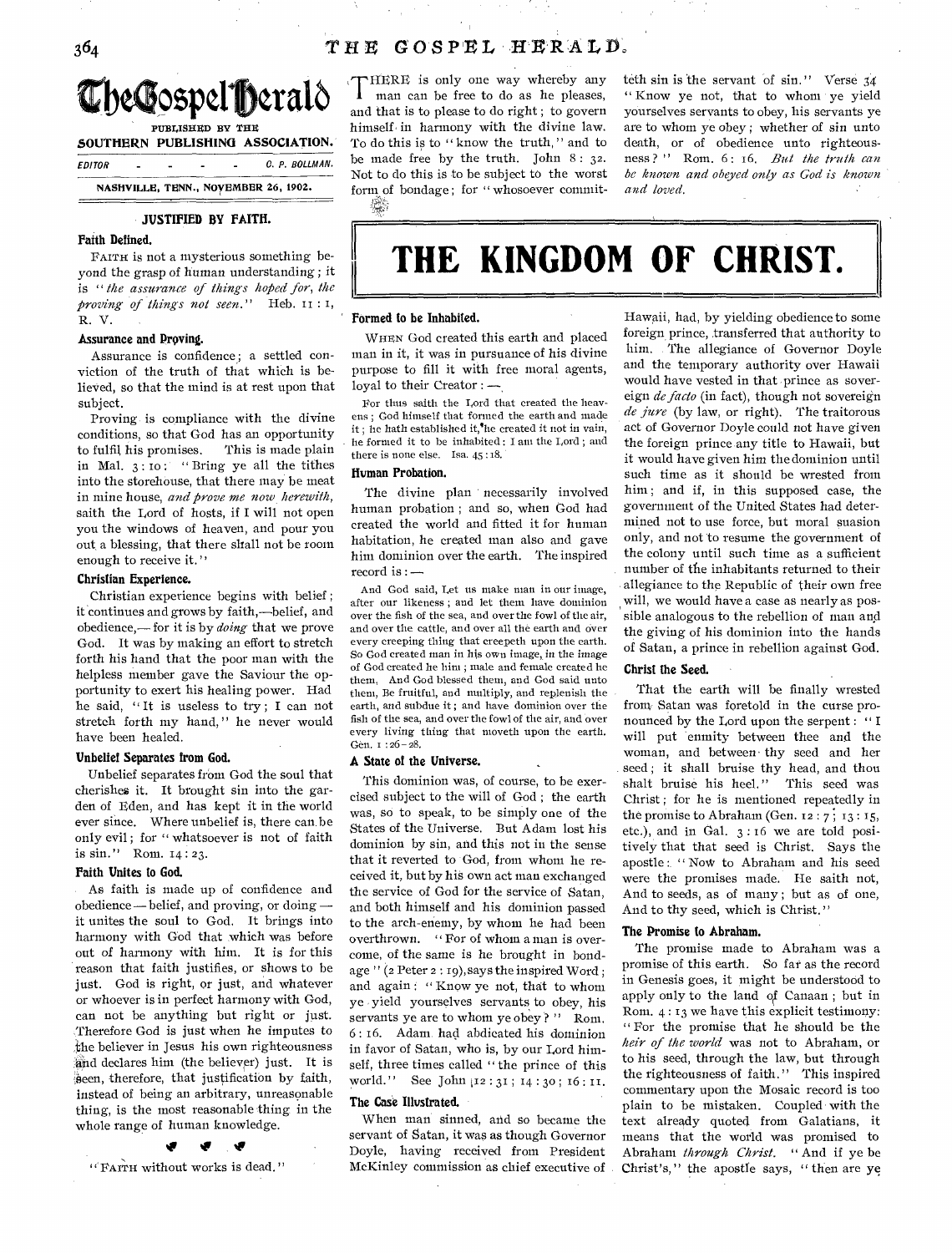#### The Willing and Obedient.

But Satan's usurped dominion will not be wrested from him until by-moral suasion a sufficient number of the sons and daughters of Adam to people the world have been persuaded to return to allegiance to their Creator. God will have a willing service. It is the "willing and obedient" that "shall eat the good of the land." God is now visiting the nations " *to take out of them a peoPle for his name."* When this work shall have been accomplished, then, and not till then, will Christ receive at his Father's hands the kingdom, and come, crowned " King of kings, and Lord of lords."

#### The\ Throne of Grace.

The title, " King, of kings, and Lord of lords," is by many supposed to describe Christ at the present time ; but that this is a mistake is evident from the Scriptures. In Rev.  $3:2I$  we have this testimony : "To him that overcometh will I grant to sit with me in my throne, even as I also overcame, and am set down with my Father in his throne." Here are brought to view two thrones, namely, the throne of the Father and the throne of the Son. The Father's throne, the one upon which Christ now sits, is, in Heb.  $4:16$ , called "the throne of grace ; " for it is the throne from which mercy is dispensed. Says the apostle ; " Let us therefore come boldly unto the throne of grace, that we may obtain mercy, and find grace to help in time of heed."

#### The Father's Throne.

The word " therefore" in the text just quoted suggests some special reason for coming to " the throne of grace; " it is thus stated in the preceding context : " Seeing then that we have a great High Priest, that is passed into the heavens, Jesus the Son of God, let us hold fast our profession. For we have not a high priest which can not be touched with the feeling of our infirmities ; but was in all points tempted like as we are, yet without sin." Notice, it is because we have a sympathizing 'high priest upon that throne that we are exhorted to come to it boldly. Christ sits on his Father's throne as a priest after the'order. of Melchizedek ; in other words, as a priest king. The apostle says : " Now of the things which we have spoken, this is the sum : We have such a high priest, who is set on the right hand of the throne of the Majesty in the heavens." Heb. 8 : 1.

#### The End.

And again in  $r$  Cor.  $15 : 22 - 28$ , we have these words : —

As in Adam all die, even so in Christ shall all be 'Made alive. But every man in his own order : Christ the first-fruits ; afterward they that are Christ's at his coming. Then cometh the end, when he [Christ] shall have delivered up the kingdom to God, even the Father; when he [the Father] shall have.put down all rule and all authority and power. For he [Christ] must reign [jointly with the Father], till he [the Father] hath put all enemies under his [Christ's] feet. The last enemy that shall be destroyed is death. For he [the Father] hath put all things under his [Christ's] feet. But when he [the Father] saith all things are put under him [Christ], it is manifest that he [the Father] is excepted which did put all things under him [Christ], then shall the Son also himself be subject unto him [the Father] that put all things under him [Christ], that God [the Father] may be all in all.

#### The Counsel of Peace.

And with this agree the words of the prophet : —

Thus speaketh the Lord of hosts, saying, Behold the Man whose name is the BRANCH ; and he shall 'grow up out of his place, and he shall build the temple of the Lord [the Father] ; even he shall build the temple of the Lord [the Father] ; and he shall bear the glory, and shall sit and rule upon his [the Father's] throne ; and he shall be a priest upon his [the Father's] throne ; and the counsel of peace shall be between them both. Zech. 6:12, 13.

This, then, is the position of our Saviour now. He is a priest upon his Father's throne, *and the counsel of peace is between them both. "For* God so loved the world that he gave his only begotten Son, that, whosoever believeth in him should not perish, but have everlasting life." John 3 : 16.

#### To Come in Glory.

But when Christ takes his own throne, then shall be fulfilled his own words : —

When the Son of man shall come in his glory, and all the holy angels with him, then shall he sit upon the throne of his glory ; and before him shall be gathered all nations ; and he shall separate them one from another, as a shepherd divideth his sheep from the goats ; and he shall set the sheep on his right hand, but the goats on the left. Then shall the King say unto them on his right hand, Come, ye blessed of my Father, inherit the kingdom prepared for you from the foundation of the world. Then' shall he say also unto them on the left hand, Depart from me, ye cursed, into everlasting fire, prepared for the devil and his angels. Matt. 25 : 31- 34, 41.

#### Like a Nobleman.

Human probation continues only so long as Christ sits as a priest upon his Father's throne. When he leaves that throne, the decree goes forth, "He that is unjust, let him be unjust still." And immediately follow the words, " And, behold, I come quickly." Our Lord likened himself to a nobleman going " into a far country to receive for himself a kingdom, and to return." And immediately following the return comes the reckoning with the servants—that is, the final judgment., With this also agrees Ps.  $2:7-9$ :

I, will declare the decree : the Lord hath said unto me, Thou art my Son ; this day have I begotten thee. Ask of me, and I shall give thee the heathen for thine inheritance, and the uttermost parts of the earth for thy possession. Thou shalt break them with a rod of iron; thou shalt dash them in pieces like a potter's vessel.

#### King of Kings.

It is true that Christ is now a king, and

that he reigns over the kingdom of grace, perfecting through the ministry of his Word, subjects for his glorious kingdom ; but it is not true that he has yet taken possession of the territory of that glorious and eternal kingdom, or that he now reigns " King of kings, and Lord of lords." He now sits as a priest upon his Father's throne, winning, by his mercy and matchless charms, willing subjects for his future glorious kingdom, which is, ere long, to be established in this earth, now sin cursed, but which, renewed and purged of all trace of sin by the fires of God's justice, is to " rejoice, and blossom as the rose. It shall blossom abundantly, and rejoice even with joy and singing ; the glory of Lebanon shall be given unto it, the excellency of Carmel and Sharon ; they shall see the glory of the Lord and the excellency of our God."

May God hasten the day.



#### THE CONTINUAL SERVICE. International Sabbath-School Lesson for December 6, 1902.

THE reality of the whole gospel is found<br>in God's gift of his Son to humanity HE reality of the whole gospel is found and man's acceptance of this gift through his faith. John 3: i6. This means the forgiveness of sins. Gal.  $r : 3, 4$ . This means fulness of life. John 10: 10. This means the utter overthrow of the devil (Heb. 2 : 14), and a complete victory over death. Isa. 25 : 8. All this was involved in the original promise of the Seed of the woman, who should bruise the serpent's head. Gen. 3: 15. Thus was a Saviour promised who identified himself with humanity (Luke 2: 10, 11), that sin might be condemned and righteousness fulfilled in our flesh. Rom. 8: 3, 4. This complete gospel was revealed in the sanctuary, the central idea of which was the indwelling presence of God. Ex. 25 : 8. This divine presence was manifested in the holy of holies, over the mercy-seat, and between the cherubim. Ex. 25: 21, 22. In the typical service performed by the priests, especially in the offering of gifts and sacrifices, the separation which sin had made between God and his people (Isa.  $59: 1$ ) was overcome, the people found access to God, and a continual fellowship was established between God and his people.

The daily service consisted of the morning and evening burnt-offering [Ex. 29 : 38-42], the offering of sweet incense on the golden altar  $[Ex. 30: 7, 8]$ , and the special offerings for individual sins. . . . Every morning and evening a lamb of a year old was burned upon the altar, with its appropriate meat-offering, thus symbolizing the *daily consecra\_ lion* of the nation to Jehovah, and their *constant dependence* upon the atoning blood of Christ. . , In the offering of incense the priest was brought more directly into the presence of God than in any other act of the daily ministration. . . The in-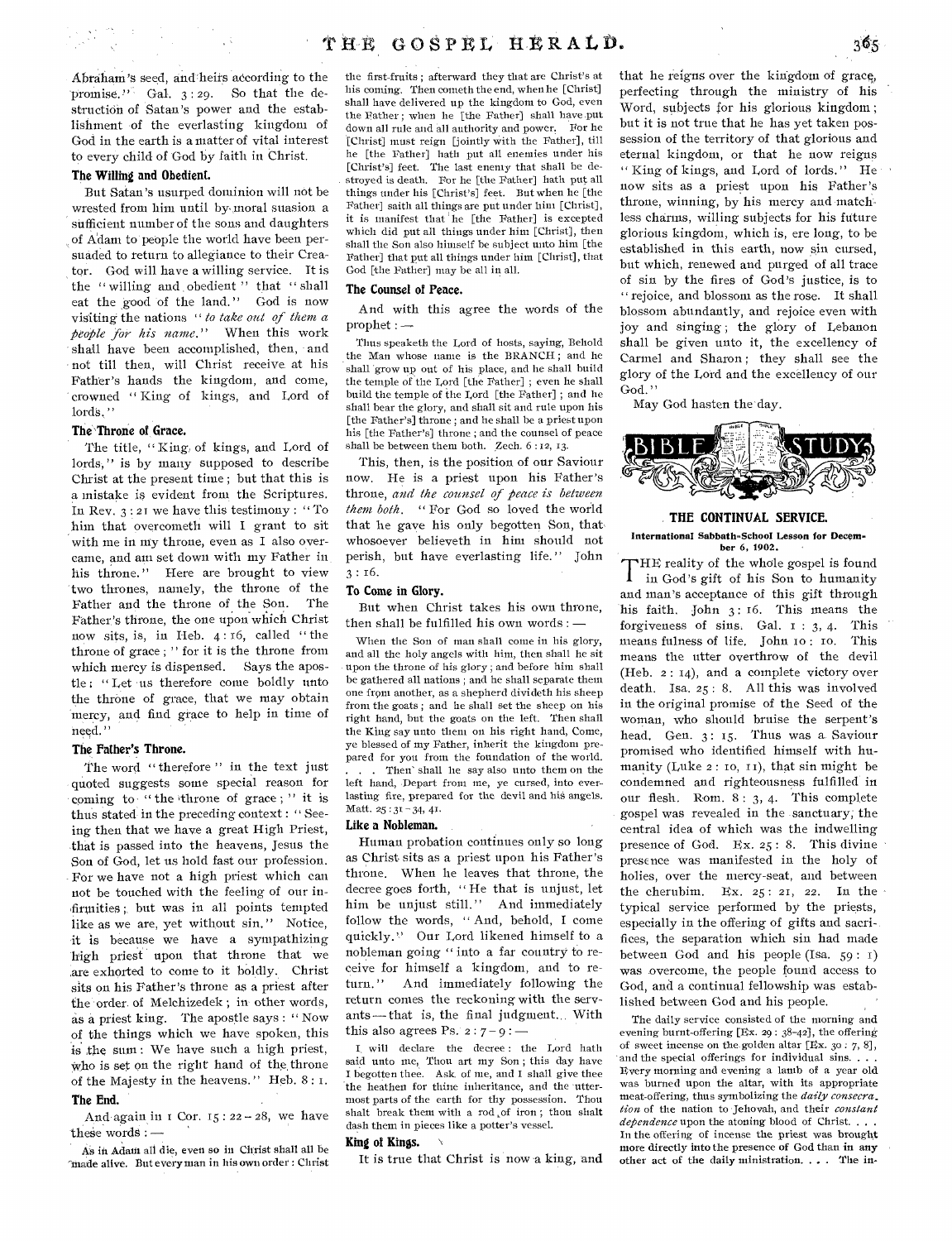cense, ascending with the prayers of Israel, represents the merits and intercession of Christ, his perfect righteousness, which through faith is imputed to his people, and which can alone make the worship of sinful beings acceptable to God. Before the veil of the most holy place was an altar of *perpetual intercession,* before the holy an altar of *continual atonement.* By blood and by incense God was to be approached,-symbols pointing to the great Mediator, through, whom sinners may approach Jehovah [Heb. to: 19 - 22], and through whom alone mercy and salvation can be granted to the repentant, believing soul. . . The showbread was kept ever before the Lord [Num. 4: 7], as a perpetual offering. Thus it was a part of the daily sacrifice. . . . It was an acknowledgment of man's dependence upon God for both temporal and spiritual food, and that it is received only through the mediation of Christ.- *Patriarchs and Prophets, pages 352-?54•* 

These offerings were all *continual* offerings, just as the breast-plate of judgment was a *continual* memorial (Ex. 28 : 29, 3o), and as the light of the lamps was a *continual* light (Lev. 24: 2). Thus was performed a *continual* service, through which was revealed, the *continual* intercession (Heb. 7 : 24; ' 25) of the *continual* One (Heb.  $i : I, R, V$ .), and by which the abiding *(continual)* union is maintained (John  $15 : 4).$ 

#### QuisTiows.

1. In what Scripture statement is the whole gos-

pel summed up ? 2. What relation does the gift of Christ sustain to forgiveness of sin ?

3. For what purpose did Christ come in the flesh ?

4• What has been made sure by his death in the flesh ?

5. How will he finally dispose of death itself? 6. In what original promise was all this involved ?

7• In what experience did the Saviour identify himself with humanity?

8. What was accomplished by the manifestation of the Son of God in sinful flesh ?

9. What was the central idea in the preparation of the sanctuary? What was thus revealed?

io. Where did the Lord meet and commune with his people?

II. What was accomplished in the typical service of the sanctuary ?

12. What constituted the continual burnt-offering? When was it offered?

13. When was the continual incense-offering made ?

14. What was symbolized by the continual burntoffering ?

15. What did the continual incense represent?

16. What was found before the inner veil?

17. What was found before the outer veil?

18. Who was set forth in these continual offer-

ings ? 19. What was the lesson of the continual showbread ?

20. flow and for what purpose was the breastplate of judgment used in the typical service?

21. For what purpose were the lamps to be supplied with oil ?

22. What idea was emphasized in all these offerings and services?

23. What kind of service was thus performed in the sanctuary ?

24. What was revealed through it?

25. What was thus maintained? ي

" Goo offers all heaven to mankind as individuals, 'but he has nothing to give to the States'.'

*tir* 

#### **THE BOY SAMUEL.**

**International Sunday-School Lesson for De**cember 14. 1002.

**GOLDEN TEXT: " speak. Lord; for thy servant heareth." I** Sam. 3: 9.

LESSON SCRIPTURE:  $I$  Sam.  $3:6-14$ .

6 AND the Lord called yet again, Samuel. And Samuel arose and went to Eli, and said, Here am I ; for thou didst call me. And he answered, I called not, my son ; lie down again.

7 Now Samuel did not yet know the Lord, neither was the word of the Lord yet revealed unto him.

8 And the Lord called Samuel again the third time. And he arose and went to Eli, and said, Here am I; for thou didst call me. And Eli perceived that the Lord had called the child.

9 Therefore Eli said unto Samuel, Go, lie down ; and it shall be, if he call thee, that thou shalt say, Speak, Lord ; for thy servant heareth. So Samuel went and lay down in his place.

to And the Lord came, and stood, and called as at other times, Samuel, Samuel. Then Samuel answered, Speak ; for thy servant heareth.

II And the Lord said to Samuel, Behold, I will do a thing in Israel, at which both the ears of every one that heareth it shall tingle.

12 In that day I will perform against Eli all things which I have spoken concerning his house : when I begin, I will also make an end.

13 For I have told him that I will judge his house forever for the iniquity which he knoweth ; because his sons made themselves vile, and he restrained them not.

14 And therefore I have sworn unto the, house of Eli, that the iniquity of Eli's house shall not be purged with sacrifice nor offering forever.

#### SUGGESTIVE QUESTIONS.

(r) To whom did the Lord reveal himself? What did Samuel do at Shiloh? Who was Eli? What is said of the word of the Lord at this time? I Sam.  $3: I - 3.$  Note I. (2) What call did Samuel hear? From whom did he think it came? Verse 6. (3) Had Samuel ever received a message from the Lord? Verse 7. Note 2. (4) At the Lord's third call, what did Eli perceive? Verse 8. (5) What did he tell Samuel to do? Did Samuel obey? Verse 9. (6) When Samuel had lain down, what did the Lord do? What reply did Samuel make? Verse 1o. Note 3. (7) What did the Lord say he would do? Verse II. (8) Had Eli been warned of the result of his neglect of duty ? Verse 12, (9) What had Eli's sons done ? What did the Lord, say would be<sup>t</sup>the result? Verse 13. Note 4. (10) What had God sworn to Eli ? Verse 14. Note 5.

#### NOTES.

1. " As there was at this time no open vision, that is,' no recognized, accredited prophet of God to whom the people might look, the word of the Lord was precious ; it was most valuable because it was rate."

2. Samuel knew the Lord as the God of Israel, whom from infancy he had been taught to worship ; but he had received no prophetic revelation.

3. " The Hebrew is emphatic *-presented himself.* A personal presence, not a mere voice or impression upon Samuel 's mind, *is*  thus distinctly indicated. (Compare Gen. 18 : 17, 20, 21, 33 ; Judges 6: 14 ; Rev. I : I ;  $22:16)$ . "- *Cook*.

*4. "* God held Eli, as a priest and judge of Israel, accountable for the moral and religious standing of his people, and in a special sense-for the character of his sons. He should first have attempted to restrain evil by mild measures; but if these did not avail, he should have subdued the wrong by the severest means. He incurred the Lord's displeasure by not reproving sin and executing justice upon the sinner. He could not be depended upon to keep Israel pure. Those who have too little courage to reprove wrong, or who through indolence or lack of interest make no earnest effort to purify the family or the church of God, are held accountable for the evil that may result from their neglect of duty. We are just as responsible for evils that we might have checked in others by exercise of parental or pastoral authority, as if the acts had been our own.

" Eli did not manage his household according to God's rules for family government. He followed his own judgment. The fond father overlooked the faults and sins of his sons in their childhood, flattering himself that after a time they would outgrow their evil tendencies. Many are now making a similar mistake. They think they know a better way of training their children than that which God has given in his Word. They foster wrong tendencies in them, urging as an excuse, They are too young to be punished. Wait till they become older and can be reasoned with.' Thus wrong habits are left to strengthen until they become second nature. . .

" Because of Eli's position, his influence was more extended than *if* he had been an ordinary man. His family life was imitated throughout Israel. The baleful results of his negligent, ease-loving ways were seen in thousands of homes that were moulded by his example. If children are indulged in evil practises, while the parents make a profession of religion, the truth of God is brought into reproach. The best test of the Christianity of a home is the type of character begotten by its influence." *- Patriarchs and Prophets.* 

5. " In Eli's reproof to his *sons* are words of solemn and fearful import,words that all who minister in sacred things would do well to ponder: 'If one man sin against another, the judge shall judge him ; but if a man sin against the Lord, who shall entreat for him ? ' Had their crimes injured only their fellow-men, the judge might have made reconciliation by appointing a penalty, and requiring restitution ; and thus the offenders might have been pardoned. Or had they not been guilty a a presumptuous sin, a sin-offering might have been presented for them. But their sins were so interwoven with their ministration as priests of the Most High, in offering sacrifice for sin ; the work of God was so profaned and dishonored before the people, that no expiation could be accepted for them. Their own father, though himself high priest, dared not make inter-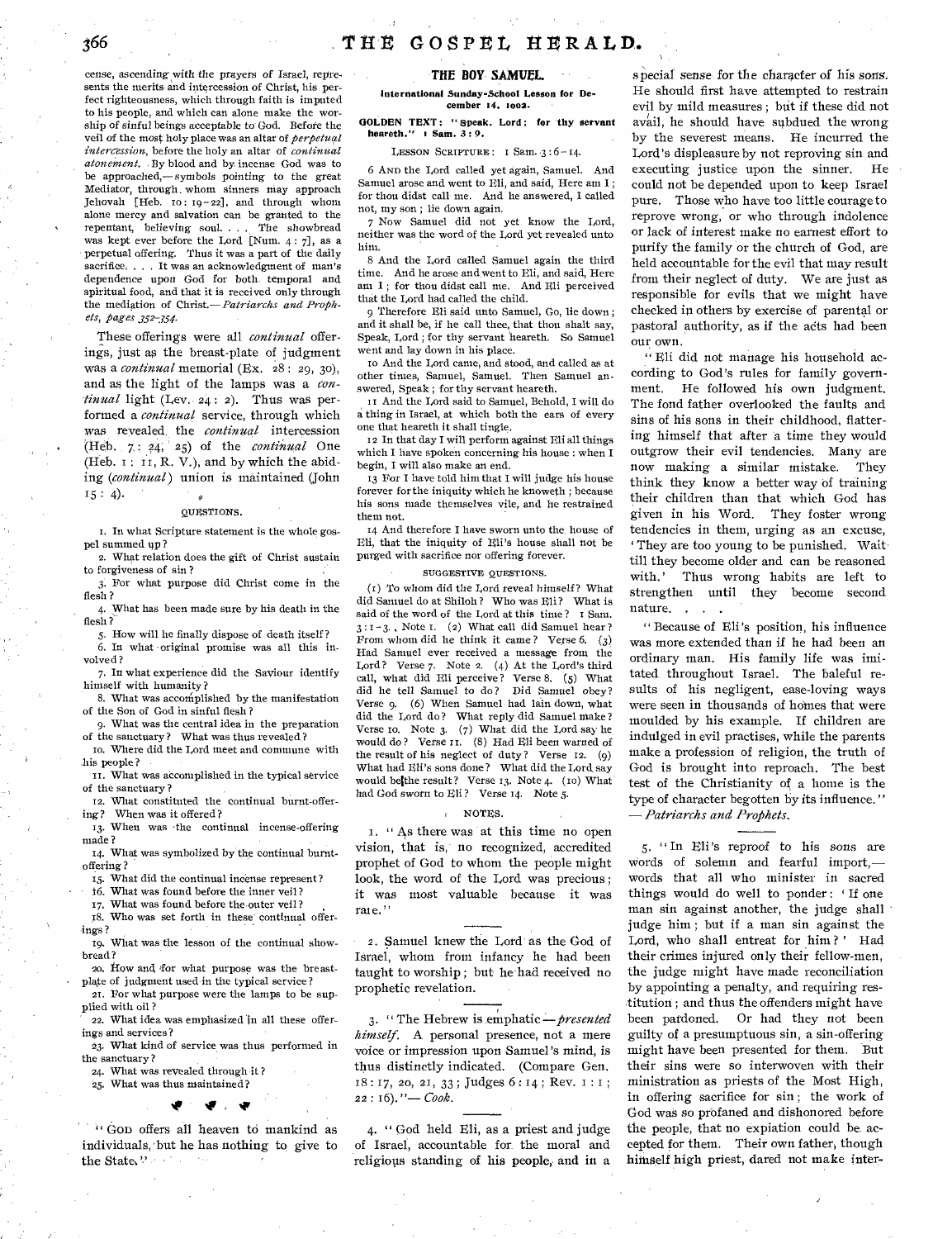# THE GOSPEL HERALD. 367

cession in their behalf ; he could not shield them from the wrath of a holy God. Of all sinners, those are most guilty who cast contempt upon the means that Heaven has provided for man's redemption,— who 'crucify to themselves the Son of God afresh, and put him to an open shame.' Heb. 6 : 6, "— *Patriarchs and Prophets.* 

# :4\* \*VESiOiiiiitifiefiC04CEielfifie\*Cfie\*\*0 ;. 11. **With Our Young People.**  ,4,4\$isa4a4, 4\$ita\$33,53.1sawiraa.-0 7

#### **UP-AND-DOING.**

OF course you all have heard about The Up-and-Doing Land. I know Geographies have left it out, But 'tis not very far to go To find its cities, old and new, And all its happy people too;

For Up-and-Doing Land is true, And not a fairy land at all ; And all have work enough to do To keep them busy, great and small. The 'Up-and-Doing people are

The busy people, near and far. The children always find a way To keep the idle strangers out ; And whether at their work or play, They're bright and wide-awake, no doubt.

Take warning, when you loiter down The streets of Up-and-Doing Town. *—Selected.* 

#### **AN ESKIMO NURSE-MAID.**

BIOGRAPHY is a department of litera- $\mathbf D$  ture which does not usually appeal to readers at the Mother Goose age. Nevertheless, the biography of Miss Marie Ahnighito Peary, by her mother, is that of a tot for tots ; and the pleasure afforded their elders is merely incidental.

Little Miss Peary, born within the arctic circle as the long night was drawing on, was called the " snow baby " by her Eskimo friends, who were not satisfied until they had touched the warm skin of the newcomer that her whiteness was not that of an actual snow image. One of them, a little girl of twelve, called Billy-Bah, afterward became her nurse-maid, and returned with the Peary family to spend a year amid the wonders of civilization.

The first of these was the ship ; and it was on board the vessel that she learned to submit to -- although never to approve -the incomprehensible requirement of her employers, that she should bathe and brush her hair every day. She had never had a bath before.

The next was the railway-station  $-\text{an}$ " igloo" so palatial that it was difficult to induce her to leave it, especially as she distrusted that appalling new draft-animal, the locomotive. She inquired anxiously if it ate people ; and when the train began to move, She sat rigid, with bulging eyes, clutching the back of the seat in front of her as the landscape flew at miraculous speed past the windows.

To eat and sleep at regular times was something quite new ; so it was to have to put things away in special places. It took sad experiences to teach her that playthings left trustfully anywhere on the sidewalks of Washington could not be found again on the same spot when wanted.

Billy-Bah 's first Christmas celebration was a great event; but ignorant as she was, she met it in the true Christmas spirit, for she was so delighted with little Marie Ahnighito's presents and her joy in them that she scarcely noticed her own. It was not till after bedtime that Mrs. Peary, seeing a light burning late and peeping into her room to see if anything was amiss, found her seated on the floor among her many gifts, only just awakened to the rapture of possessing them.

Billy-Bah went back to her own people at the year's end. When Marie Ahnighito was four,' she too refurned north with her parents for a season, and saw her faithful nurse-maid once more. She found Billy-Bah, then aged fifteen, a married lady and a person of consequence, whose husband was proud of his traveled spouse and her superior accomplishments as a seamstress and housekeeper.

But alas ! Rejoicing in " all the comforts of a home " of her own, Billy-Bah had decisively discarded the discomforts of a civilized toilet ; the sponge, the towel, and the hair-brush knew her no more ; they had become mere memories of foreign travel, like the telegraph and the locomotive.— *Youth's Companion.* 

# tir *NIF*

#### **DID YOU EVER THINK—**

**T** HAT a kind word put out at interest brings back an enormous percentage of love and appreciation ?

That though a loving thought may not seem to be appreciated, you were made better and braver because of it ?

That the little acts of kindness and thoughtfulness day by day, are really better than one immense act of goodness shown once a year ?

That to be always polite to the people at home is not only more ladylike, but more refined, than having company manners ?

That to judge anybody by his personal appearance stamps you as not only ignorant, but vulgar ?

That to talk and talk and talk about yourself and your belongings is very tiresome to those who listen ?

That to be witty  $(?)$  at the expense of somebody else is positive cruelty many times ?

That personalities are not always interesting, and are very often offensive ?

That the ability to keep a friend is very much greater than that required to gain one?

That if the girls all over the world were to form societies of one, each being her own president, and house committee, and enter-

taining committee, and secretary and treasurer, and make kind words the currency, considerate actions the social functions, and love the great aim, the whole world would be sweeter and purer for it ? Just form one society where you are, and see what a great success 'it will *be.—Ladies' Home journal.* 

# ی **NATURE THE FIRST MECHANIC.**

T HE synapta, a water insect, is provided with an anchor, the exact shape of the anchor used by ships. By means of this peculiar device the insect holds itself firmly in any desired spot.

The nautilus is a natural boat, having the shape of the coracle, or fishing boat, formerly used off the coasts of Europe. It has • also a sail, by which the little animal is smoothly propelled through the water.

The nemertes, a marine animal, is an angler and a net combined. This singular creature has a ribbon-like structure, only an eighth of an inch thick, but from twenty to ninety feet in length.

The insect known as the water boatman has a regular pair of oars, his legs being used as such. He swims on his back, as in that position there is less resistance to his progress.

The first clothmaker-was the weaver-bird, which, from threads and vegetable filaments, manufactures a fabric quite waterproof, and of very dense structure.

In the ant-hills of South Africa have been found suspension bridges passing from one gallery to another and spanning a gulf more than six inches wide.

The first needle was the bill of the tailor-. bird, which sews together leaves in order to make its nest and form a shelter over its young.— *Science Siftings.* 



"SHEEP with natural ear-trumpets : A correspondent of *Nature* has found that the spiral horn of the wild sheep, when so placed that the ear is in the axis of the coil, makes the ticking of a watch more audible in one particular direction. Since the ear of the sheep is surrounded by the horn, he infers that the latter acts as an ear-trumpet, not improving the hearing for distant sounds, but disclosing the direction of a sound. This would be useful in enabling the sheep to ascertain the exact points from which sounds come when there is a mist or fog covering its feedinggrounds."



"IN the Sandwich Islands there is a spot called the Rock of Refuge. If a criminal reaches this rock before capture, he is safe as long as he remains there. Usually his family supplies him with food until he is able tq make his escape, but he is never allowed to return to his own tribe."